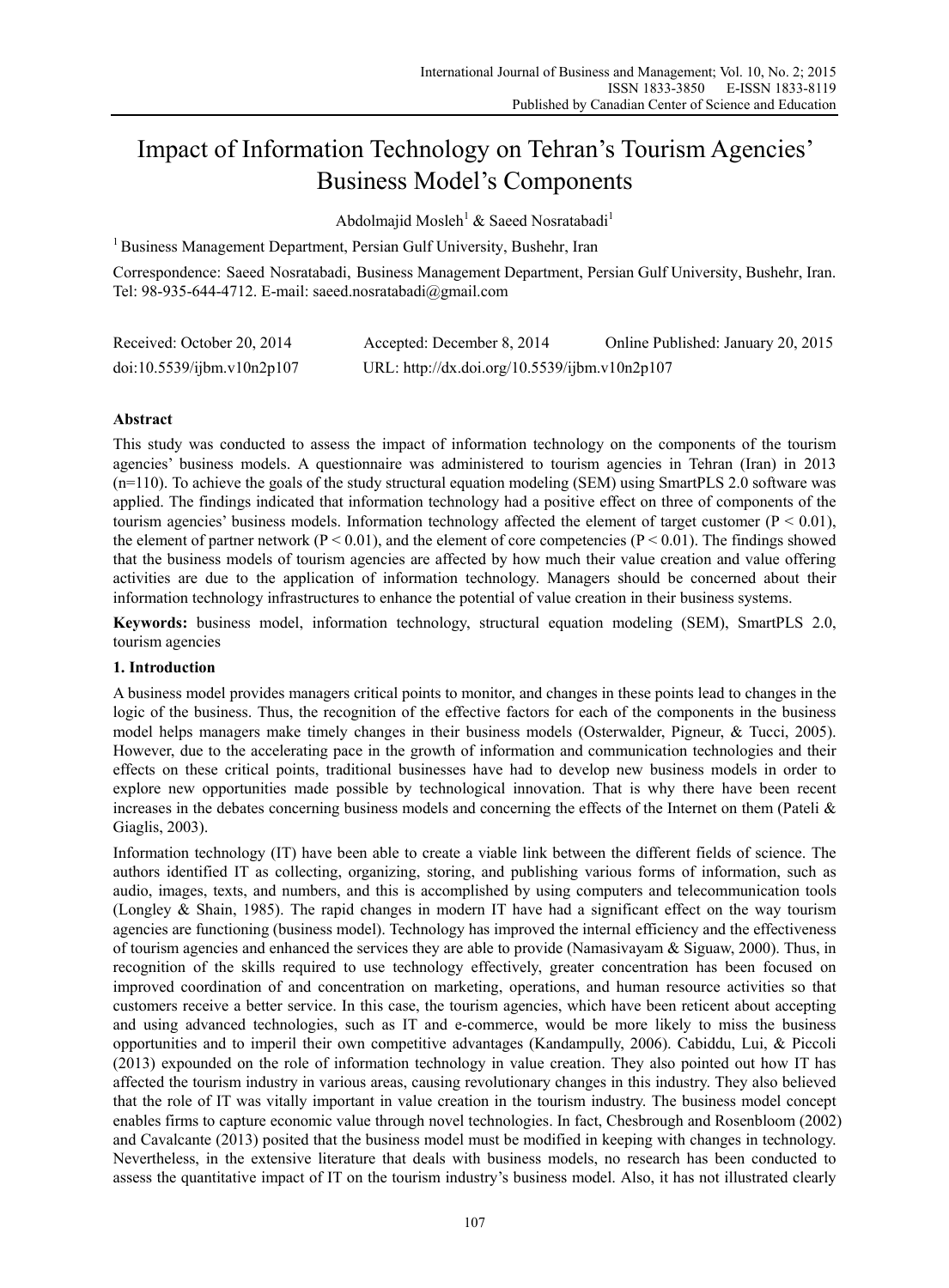the components of the business model that have been affected by IT and to what extent.

Past studies concerning business models and the IT area can be classified into three categories, i.e., 1) research to design business models in IT-based businesses (Onggo, Soopramanien, & Pidd, 2006; Stieglitz, Fuch, & Lattemann, 2009; Reuver, Stein, Hampe, & Bouwman, 2010; Nieuwenhuis & Kijl, 2010); 2) research that considers technology as an important element of the business model and posits that business models must be analyzed so that they can be innovative and adaptable based on technological changes (Hanafizadeh & Shafiei Nikabadi, 2011; Chesbrough & Rosenbloom, 2002); and 3) research that conducts case studies of IT-based businesses irrespective of the aims of the studies (Sainio, Saarenketo, Nummela, & Eriksson, 2011). Unlike recent studies, this study uses a quantitative approach, considering IT as the independent variable and the components of the business model as the dependent variable. In other words, the aim of this research was to denote which components of the business model were affected by IT and what percentage of the changes in the business model was related to the application of IT.

The aim of this study was to assess the effect of the application of information technology on the components of Tehran's tourism agencies' business models. The following specific objectives were set for the study:

- To assess the effect of information technology on the value proposition of Tehran's tourism agencies.
- To assess the effect of information technology on target customers of Tehran's tourism agencies.
- To assess the effect of information technology on the relationships of Tehran's tourism agencies.
- To assess the effect of information technology on the core competency of Tehran's tourism agencies.
- To assess the effect of information technology on the partner network of Tehran's tourism agencies.
- To assess the effect of information technology on cost structure of Tehran's tourism agencies.
- To assess the effect of information technology on the revenue models of Tehran's tourism agencies.

## **2. Method**

## *2.1 Research Design and Setting*

This quantitative study was conducted on tourism agencies in Tehran, Iran, in 2013. Both primary and secondary data were used in this research. The primary data were collected through a questionnaire designed by the authors of the current study. The secondary data were obtained from the extensive literature related to business models, information technology, and tourism.

## *2.2 Participants and Procedures*

According to the Iranian Cultural Heritage and Tourism Organization, there were 1103 active tourism agencies in Tehran in 2013. The formula below was used to determine the sample size, which was approximately 108 agencies.

$$
n = N(Z_{\alpha/2})^2 (\delta_x)^2 \div [ \varepsilon^2 (N-1) + (Z_{\alpha/2})^2 (\delta_x)^2 ] \tag{1}
$$

Where:

N = Population size,  $Z\alpha/2 = Z$ -value,  $\delta x$  = standard deviation of the population, and  $\varepsilon$  = sampling error.

Since the standard deviation of population did not exist, the standard deviation of the sample was generalized to the population. For this purpose, a sample size of  $n = 30$  was chosen, and the standard deviation of these samples, which was used in the formula, was determined to be equal to 0.39. Of course, the data of these 30 samples also were counted in the final samples.  $Z_{\alpha/2}$  was considered at the 95% confidence level, and the value of  $\varepsilon$  was considered to be equal to 0.07. Thus, the equation took the following form:

$$
N = 1103(1.96)2(0.39)2 \div \left[ (0.07)2(1103 - 1) + (1.96)2(0.39)2 \right] = 107.7
$$
\n(2)

Simple random sampling was used in this study. As previously indicated, the appropriate minimum sample size for the study was determined to be 108 tourism agencies, and 110 agencies were used actually. The 110 tourism agencies that were used were chosen randomly from the list of tourism agencies released by the Iranian Cultural Heritage and Tourism Organization.

#### *2.3 Data Collection*

The questionnaire to evaluate the effect of information technology on components of the business models of Tehran's tourism agencies was developed and distributed to 110 of Tehran's tourism agencies. Of course, some agencies refused to participate in this study, and those were replaced randomly with other agencies. The head managers or the CEOs were asked to complete the questionnaires. A member of the research team was present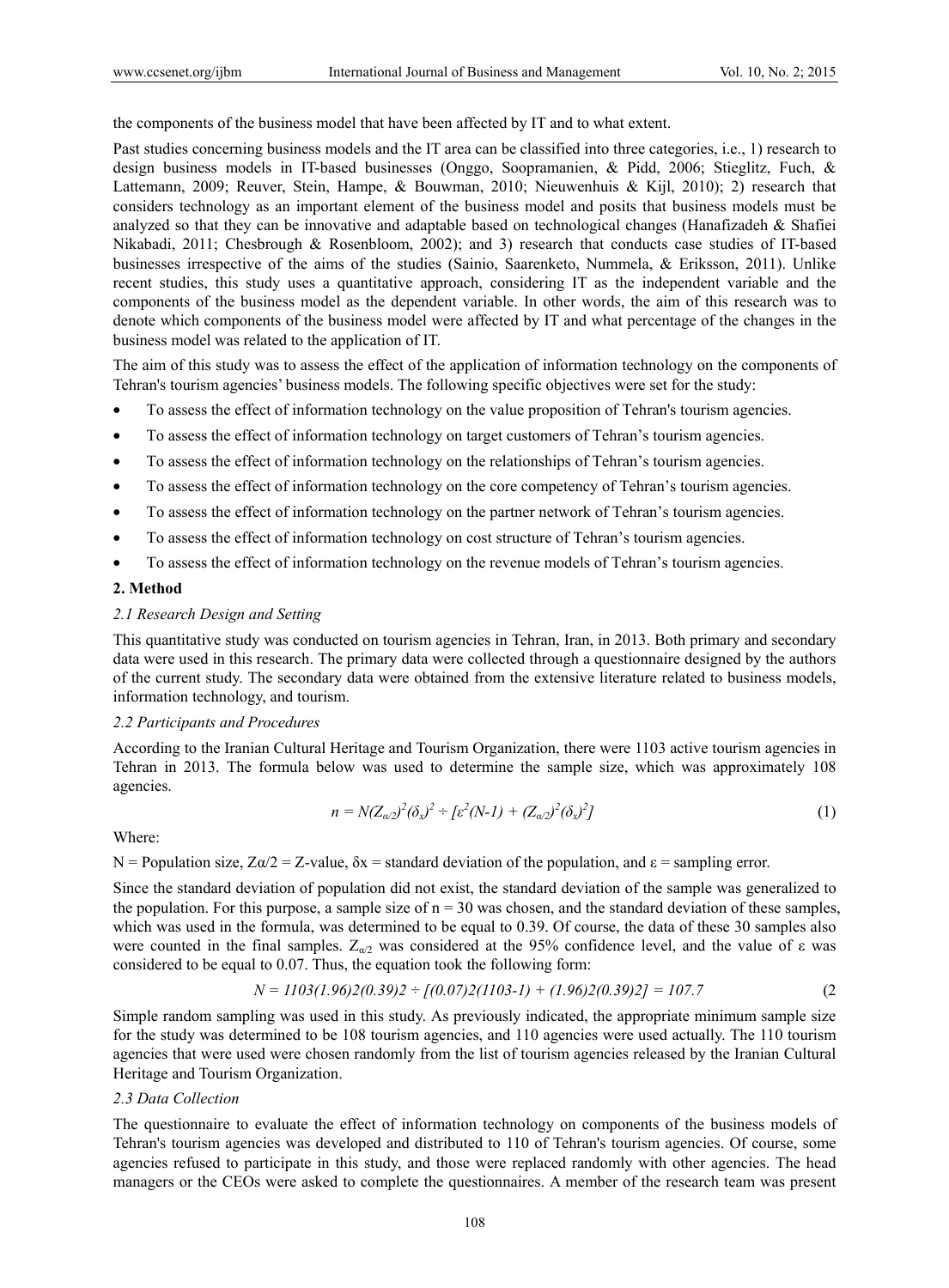while the questionnaires were being completed in order to deal with any possible questions or misunderstandings. The questionnaires were returned to the research team as soon as they were completed. Ultimately, after almost 50 days, data from all 110 of the tourism agencies had been collected (100% response rate).

## *2.4 Measurement Tool*

In order to collect the initial data, a questionnaire were designed that allowed assessing the impact of information technology on the components of the tourism agencies' business models. In fact, this questionnaire was designed to assess simultaneously both the dependent variables (the business models' components) and the independent variable (information technology). The literature related to business models was studied to determine the types of business models used by tourism agencies, but no such models were found. Therefore, the business model proposed by Osterwalder et al. (2005) was used as the basic model for this study. According to the tourism industry, some changes were needed in the model. As a result, two of the basic elements in the model were omitted, i.e., value configuration and distribution channels, because they were not used in the tourism agencies' business models. Thus, the business model that was used in this study to analyze the business models used by the tourism agencies in Tehran included their value proposition, target customers, relationship, core competency, partner network, cost structure, and revenue model. 'Value proposition' provides a comprehensive view of a company's combination of products and services. The 'target customer' component explains the segments of customers to which the company wants to offer value. 'Relationship' describes the type of links a company creates between itself and its different segments of customers. 'Core competency' illustrates the competencies necessary to perform the company's business model. 'Partner network' depicts the network of cooperative agreements with other companies necessary to efficiently offer and commercialize value. 'Cost structure' outlines the monetary consequences of the means used to implement the business model. 'Revenue model' summarizes the way a company makes money through a variety of revenue flows (Osterwalder et al., 2005). According to the definition of information technology, there are three aspects that were considered when assessing the extent of the application of information technology, i.e., collecting information, storing information, and using information. The Likert scale was used to evaluate the participants' responses to the questionnaire. The numbers 1, 2, 3, 4, and 5 represented responses of Never, Rarely, Occasionally, Frequently, and Always, respectively. This questionnaire contained 42 questions, and Table 1 provides the structure of the questionnaire.

| Ouestionnaire                 | <b>Numbers</b> | <b>Questions</b> |
|-------------------------------|----------------|------------------|
| Value Proposition             | 10             | $9-14, 27-30$    |
| <b>Target Customer</b>        | 4              | 15-16, 31-32     |
| Relationship                  | 3              | $24 - 26$        |
| Core Competency               | 4              | 33, 40-42        |
| Partner Network               | 3              | 34-36            |
| Revenue Model                 | 8              | $1 - 8$          |
| <b>Cost Structure</b>         | 4              | 19-22            |
| <b>Information Technology</b> | 6              | 17-18, 23, 37-39 |
| Sum                           | 42             |                  |

Table 1. Structure of the questionnaire

The validity of the questionnaire was verified by three assistant professors at Persian Gulf University. In addition, Fornell and Larcker (1981) suggested that average variance extracted (AVE) be used to count the convergent validation. The value of 0.5 is acceptable for AVE, and it means that a special latent variable is able to describe more than half of the variance of its own observed variables. The values of AVE for all of constructs exceeded 0.5 and were in the acceptable range, as shown in Table 2. To evaluate the reliability of the questionnaire, Cronbach's alpha and composite reliability coefficients were used. For each variable, the values of these coefficients must be greater than 0.7 to be considered suitable. The average Cronbach's alpha was 0.79, and the average composite reliability was 0.89. As Table 2 shows, both Cronbach's alpha and the composite reliability for all constructs were acceptable.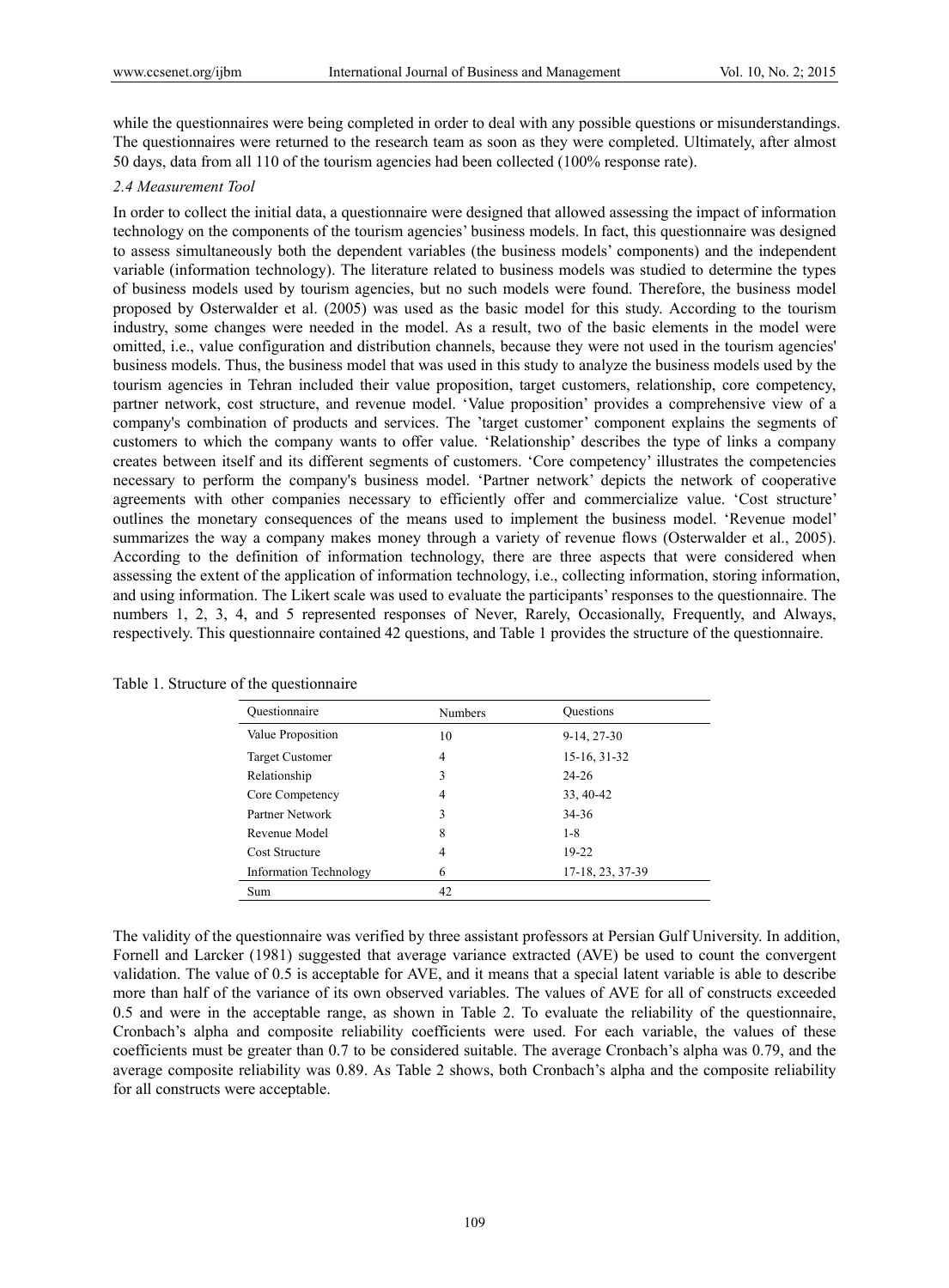| <b>Latent Variables</b> | <b>AVE</b> | Cronbach's Alpha | Composite Reliability |
|-------------------------|------------|------------------|-----------------------|
| Value proposition       | 0.6        | 0.81             | 0.89                  |
| Target customer         | 0.73       | 0.88             | 0.90                  |
| Relationships           | 0.64       | 0.76             | 0.76                  |
| Core competency         | 0.57       | 0.77             | 0.86                  |
| Partner network         | 0.57       | 0.88             | 0.88                  |
| Revenue model           | 0.67       | 0.82             | 0.74                  |
| Costs structure         | 0.65       | 0.7              | 0.67                  |
| Information technology  | 0.68       | 0.76             | 0.77                  |
| Ouestionnaire           | 0.63       | 0.79             | 0.89                  |

#### Table 2. AVE, Alpha, and composite reliability results

#### *2.5 Ethical Consideration*

The items on the questionnaire were designed carefully to avoid offending the participants in any way, and special care was used in constructing the questions about the agencies' revenue models. Thus, the questions of a balanced scorecard were used to obtain information about their revenue models. Also, the managers of the tourism agencies were assured that these data would be used only for research and for no other purpose.

#### *2.6 Statistical Analyses*

Structural Equation Modeling (SEM) was used to assess the fitness of the conceptual model used in this study. Hence, SmartPLS software was used to analysis data of SEM. These computer-based software programs analyzed the structural equation models based on Partial Least Squares (PLS), which is one of the iterative methods to assess the fitness of a conceptual model in the SEM method. The PLS method explores the best predictor for dependent variables among the independent variables. Like all SEM methods, PLS has a structural model, which shows the relationships among latent variables; it also has a measurement model, which represents the relationships between the observed variables and the latent variables (Human, 2008).

#### *2.7 Evaluation of Reflective Model*

The measurement equation (measurement model) is related to the reflective model. In other words, the loading factors between observed variables and latent variables are called the measurement equation (Hanafizade & Zare Ravasan, 2012). The first factor that must be considered for testing the reflective model is that all of the indices must be one-dimensional, meaning that each index must be loaded to just one latent variable with a large and acceptable loading factor. Therefore, loading factors greater than 0.6 are acceptable, and loading factors less than that are omitted and their indices are ignored. In addition, all accepted loading factors must be significant at least at the 95% confidence level in order to ensure the indices' Indicator Reliability. Three others coefficients suggested for evaluating the reflective model are Cronbach's alpha, Composite Reliability coefficients, and Average Variance Extracted index. The first two are two important factors for evaluating the reliability of internal consistency, and the third is used to validate convergence. (Hanafizade & Zare Ravasan, 2012).

#### *2.8 Evaluation of the Formative Model*

The structural equation is related to the formative model, which means that the path coefficient between the latent variables is called the 'structural equation.' So, the structural equation (path coefficients) and the  $R<sup>2</sup>$ coefficient of determination are used to test the formative model in SEM. Path coefficients are acceptable when their significance is at least at the 95% confidence level by T-Student testing. The  $R^2$  coefficient of determination is a representation of the extent of the effect of the independent variable on the dependent variable.  $R^2$  indicates the percentage of the dependent variable's or variables' treatment that can be explained by the independent variable(s). One of the most important factors in evaluating the formative model is *effect size or Cohen's*  $f^2$ . Effect size refers to whether the latent independent variable has a considerable effect on the dependent variable. This amount can be computed using the values of  $R^2$  as shown below:

$$
f^2 = R^2/(1 - R^2) \tag{3}
$$

If  $f^2$  is between 0.02 and 0.15 (or 0.0196 <  $R^2$  < 0.130), the independent variable's effect on the dependent variable is poor; if  $f^2$  is between 0.15 and 0.35 (or 0.130 <  $R^2$  < 0.260), the effect is medium, and, if  $f^2$  is more than 0.35 (or  $0.260 \le R^2$ ), the independent variable has an intense effect on the dependent variable (Cohen, 1988).

# *2.9 Conceptual Model*

Modeling is one of the most important steps in SEM, and it is more than a statistical process. In this step, the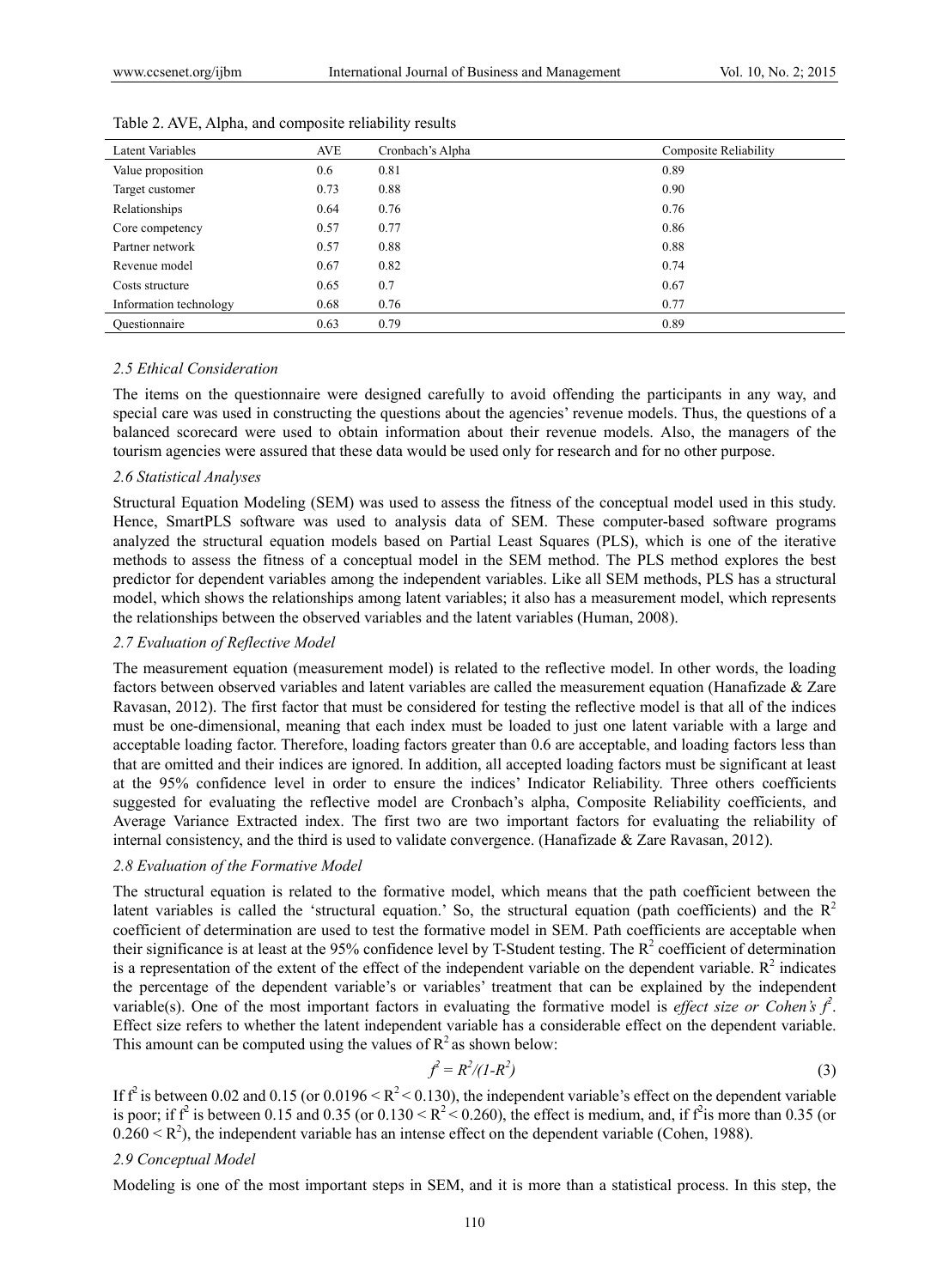latent variables and observed variables are delineated, and, afterwards, the internal relationships between the latent variables and also the relationships between the latent and observed variables are defined. The design of such model is based on the literature, current theories, and the author's knowledge and experience. All research variables are either latent or observed variables. Researchers have directly assayed the observed variables. The latent variables are not assayed directly; rather, they are derived based on the relationships or correlations among the evaluated variables. The latent variables describe theoretical structures, such as abstract concepts, which are not observable, and they are observed and created based on the other observed variables. Latent variables have been divided into two categories, i.e., 1) endogenous or downstream variables and 2) exogenous or upstream variables. Each latent variable in a structural equation system can be considered as an endogenous variable or an exogenous variable according to the study's goal. An endogenous variable is a variable that is affected by other latent variable(s). However, an exogenous variable is a variable that has an effect on other latent variables and the treatment of which does not depend on other variables. In this study, IT is regarded as an exogenous variable, because this study aimed to evaluate the effects of IT on the components of business models. Thus, the components of the business models (i.e., value proposition, target customer, relationship, core competency, partner network, cost structure, and revenue model) were the endogenous variables of this study. Relationships between observed variables and latent variables have been called *reflective models*, and the relationships between latent variables have been called *formative* models (Hanafizade & Zare Ravasan, 2012). In the SEM, the existence of relationships between observed variables is illogical, and one of the conditions of SEM is that no relationships exist among the observed variables, because this ensures that the observed variables are independent and are suitable predicates for evaluating the latent variables. Figure 1 shows the conceptual model of this study and the formative model just is considered in the figure.



Figure 1. Conceptual model: the effect of IT on the components of business models

## **3. Results**

## *3.1 Socio-Demographic Information*

Sixty-seven of 110 participants, i.e., 61% of them, were male, and 39% were female. Seventy-three (66.4%) of the participants had Bachelor's degrees, and 37 of them (33.6%) had Master's degrees. Thirty percent of the participants had less than five years of experience in management of a tourism agency; only 7% of them had more than 20 years of experience. Thirty-one percent of the tourism agencies had been in business less than five years, while only 3% of them had been in business more than 20 years.

#### *3.2 Evaluation of Reflective Model*

Figure 2 is another output of Smart PLS that shows the amount of T-Student testing that was conducted for the loading factors and path coefficients. Figure 3 is one of the outputs of the Smart PLS software, and it shows the loading factors, path coefficients, and the values of  $\mathbb{R}^2$ . The numbers between observed variables (rectangles) and latent variables (circles) are loading factors, the numbers between latent variables are path coefficients, and the numbers in the circles are the values of  $R^2$ . The loading factors and the results of T-Student testing for the loading factors are summarized in Table 3. The loading factors are shown in the 'LF' columns, and the observed variables of that special construct are shown in the 'OV' columns. Table 3 shows that the loading factors of all of the observed variables were greater than 0.6 (acceptable), and all of the loading factors were significant.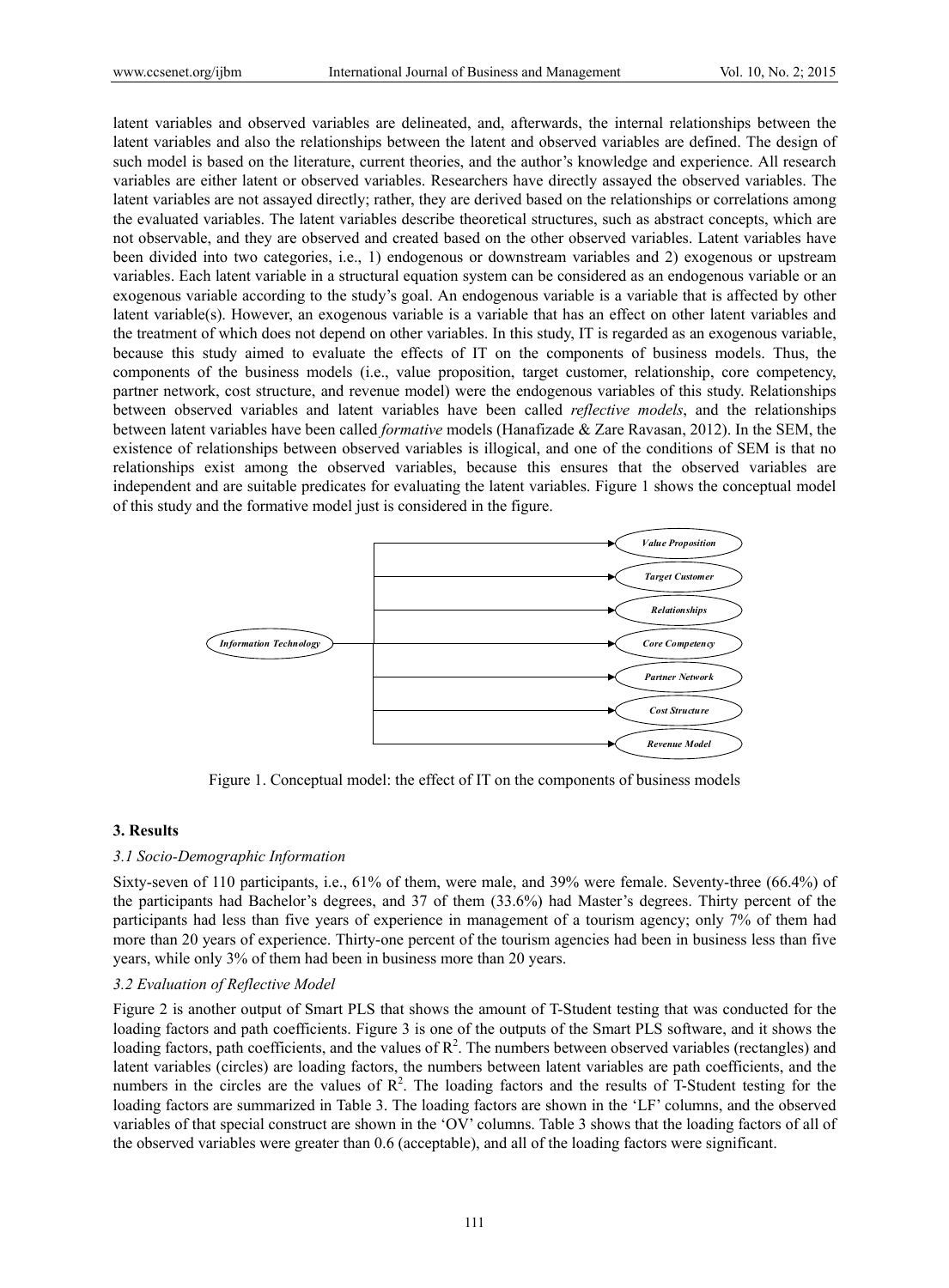| Core Competency               |                 | Relationships            |                 | Target Customer          |                 | Value Proposition        |                 |
|-------------------------------|-----------------|--------------------------|-----------------|--------------------------|-----------------|--------------------------|-----------------|
| $\rm LF$                      | OV              | LF                       | OV              | $\rm LF$                 | <b>OV</b>       | LF                       | OV              |
| $0.907*$                      | CC1             | $0.911^{\ast\ast\ast}$   | CI1             | $0.718*$                 | TM1             | $0.919***$               | Vp1             |
| $0.795*$                      | CC2             | $0.636\sp{^{***}}$       | CI2             | $0.816*$                 | TM <sub>2</sub> | $0.834***$               | Vp2             |
| $0.780^{\ast\ast}$            | CC <sub>3</sub> | $0.702\sp{^{***}}$       | CI3             | $0.725*$                 | TM3             | $0.951***$               | Vp3             |
| $0.768^{\ast\ast\ast}$        | CC4             |                          |                 | ${0.964}^{\ast\ast\ast}$ | TM4             | $0.926\sp{***}$          | Vp4             |
|                               | ٠               | $\overline{\phantom{0}}$ |                 | $\overline{\phantom{a}}$ |                 | $0.693***$               | Vp5             |
|                               |                 |                          |                 |                          |                 | $0.815^{\ast\ast\ast}$   | Vp6             |
|                               |                 |                          |                 |                          |                 | $0.782\overset{***}{ }$  | Vp7             |
|                               |                 |                          |                 |                          |                 | $0.779*$                 | Vp8             |
|                               |                 |                          |                 |                          |                 | $0.967***$               | Vp9             |
|                               |                 |                          |                 |                          |                 | $0.747^{\ast\ast\ast}$   | Vp10            |
| <b>Information Technology</b> |                 | Revenue Model            |                 | Costs Structure          |                 | Partner network          |                 |
| $\rm LF$                      | OV              | LF                       | OV              | $\rm LF$                 | OV              | $\rm LF$                 | OV              |
| $0.734**$                     | T1              | $0.834^{***}\,$          | IM1             | $0.692***$               | CS1             | $0.979^{\ast\ast\ast}$   | PN1             |
| $0.813***$                    | T <sub>2</sub>  | $0.991**$                | IM <sub>2</sub> | $0.888*$                 | CS <sub>2</sub> | $0.872***$               | PN <sub>2</sub> |
| $0.927***$                    | T <sub>3</sub>  | $0.726***$               | IM3             | $0.956***$               | CS3             | $0.719***$               | PN3             |
| $0.757***$                    | T <sub>4</sub>  | $0.762^{\ast\ast\ast}$   | IM4             | $0.954***$               | Cs4             | $\overline{\phantom{a}}$ |                 |
| $0.927**$                     | T <sub>5</sub>  | $0.762***$               | IM <sub>5</sub> | ۰                        |                 | ٠                        |                 |
| $0.698***$                    | T <sub>6</sub>  | $0.862^{\ast\ast\ast}$   | IM <sub>6</sub> | $\overline{a}$           |                 | -                        |                 |
|                               |                 | $0.862^{\ast\ast\ast}$   | IM7             |                          |                 | ۰                        |                 |
|                               |                 | $0.928^{\ast\ast}$       | IM8             |                          |                 |                          |                 |

Table 3. Loading factors of the observed variables

*Note.* \* Significant at  $p < 0.05$ ; \*\* Significant at  $p < 0.01$ ; \*\*\* Significant at  $p < 0.001$ .

Cronbach's alpha, composite reliability coefficients, and average variance are three other indices for assessing the evaluation of reflective model. These indices were discussed above, and Table 2 provides their amounts.



Figure 2. T-Student test values for loading factors and path coefficient

# 3.3 Evaluation of the Formative Model

Figure 1 shows that the seven hypotheses of this study were the same as the relationships in the formative model. In other words, hypothesis testing in this study is similar to testing the interrelations between latent variables of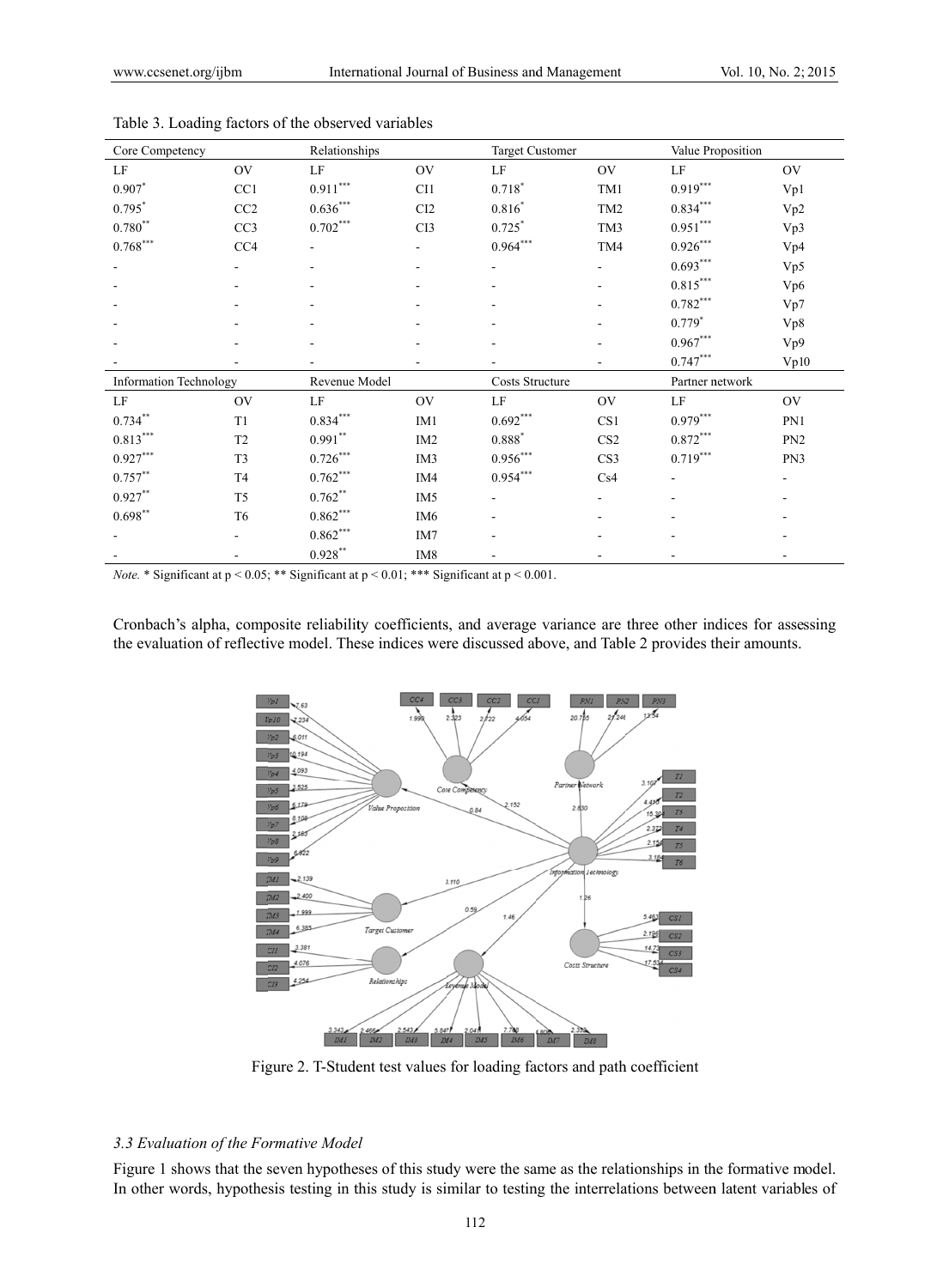conceptual model that has been presented. The results of Figure 2 and Figure 3 are summarized in Table 4, which shows that three of seven path coefficients were significant. The path coefficient of the construct of target customer was equal to 0.35 ( $p < 0.01$ ), the path coefficient of the construct of partner network was equal to 0.346  $(p < 0.01)$ , and the path coefficient of the construct of core competency was equal to 0.246 ( $p < 0.05$ ). Hence, the amounts of  $R^2$  of these three constructs were just acceptable, and, since the path coefficients of the other four constructs were not significant, the  $R^2$  values related to them were not considerable. The value of  $R^2$  of the impact of information technology on target customer was equal to 0.433; the value of  $R^2$  of the impact of information technology on partner network was equal to 0.467; and the value of  $R^2$  of the impact of information technology on core competency was equal to 0.372.



Figure 3. Output of SmartPLS software, the standard coefficient of effect of IT on the components of business models

However, the amounts of  $f^2$  were counted for all constructs and are available in Table 4. Whereas the  $R^2$  values related to just three of the constructs were acceptable, the  $f^2$  of these constructs also were considerable. The  $f^2$ associated with the R<sup>2</sup> of target customer was 0.764, the f<sup>2</sup> associated with the R<sup>2</sup> of partner network was 0.876, and the  $f^2$  associated with the  $R^2$  of core competency was 0.592.

| Row            | <b>Hypotheses</b>                  | Path coefficients $(\beta)$ | $(R^2)$ | t-value              | $f^2$ |
|----------------|------------------------------------|-----------------------------|---------|----------------------|-------|
|                | $IT \rightarrow$ Value Proposition | 0.187                       | 0.281   | 0.84                 | 0.391 |
| $\overline{c}$ | $IT \rightarrow Target Customer$   | 0.35                        | 0.433   | $3.110^{**}$         | 0.764 |
| 3              | $IT \rightarrow Relationship$      | 0.271                       | 0.312   | 0.59                 | 0.453 |
| $\overline{4}$ | $IT \rightarrow$ Partner Network   | 0.346                       | 0.467   | $2.830^{**}$         | 0.876 |
| 5              | $IT \rightarrow Core$ Competency   | 0.246                       | 0.372   | $2.152$ <sup>*</sup> | 0.592 |
| 6              | $IT \rightarrow Cost Structure$    | 0.244                       | 0.366   | 2.46                 | 0.577 |
| 7              | $IT \rightarrow$ revenue Model     | 0.216                       | 0.222   | 1 26                 | 0.285 |

# 4. Discussion

This study's findings supported the overall assertion that IT affects business models (Osterwalder et al., 2005; Chesbrough & Rosenbloom, 2002). This is an important empirical finding given the ongoing debate concerning the link between IT, business models, and the continued investments that tourism agencies are making in advanced IT. Assessing the mediating process behind the overall direct relationship between IT and business model helped in the understanding of "how" IT may be impressive and have effects of the components of business models, and it illustrates the areas that are dependent on IT and to what extent. These understandings help the managers of tourism agencies supervise their areas depending on IT in order to respond to innovations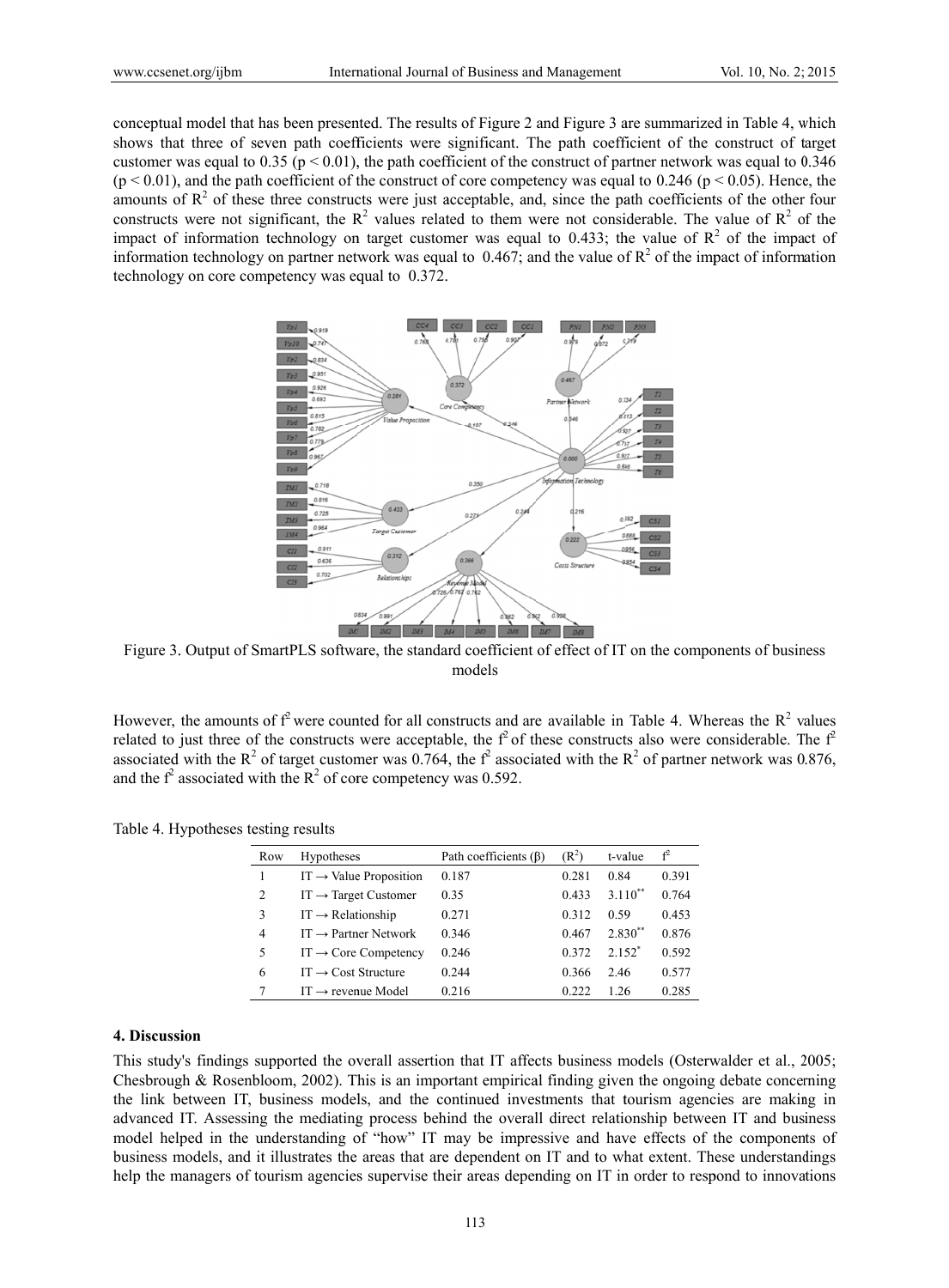in IT punctually and accurately. It enables agencies to keep their business model updated and takes advantage of changes in technology to create additional value. Of contributions of this study is using quantitative research approach and statistical techniques in achieving the results. The results also provided evidence of the effectiveness of IT on three components of business models, i.e., target customer, core competency, and partner network).

# *4.1 The Positive Effect of IT on Target Customer*

The findings showed that information technology was an independent variable for target customer (as a dependent variable). It was also illustrated that 43.3% of the changes of this variable were explained by the application of IT. It means that tourism agencies in which activities have relied on IT and performed successfully in collecting, saving, and publishing information were also the most successful in administrating of this component of their business models (Ahearne, Hughes, & Schillewaert, 2007; Jarahi, Ardakani, & Zareeian, 2009) and in responding to a wide variety of customers. IT helps tourism agencies recognize, segment, and interface with their customers (Jarahi, Ardakani, & Zareeian, 2009).

## *4.2 The Positive Effect of IT on Partner Network*

The positive effect of IT on partner network was found to be consistent with previous research regarding the remarkable influence of this technology in commercial cooperation among tourism agencies and other players in the industry for co-creating value (Cabiddu, Lui, & Piccoli, 2013). Information technology acts as a catalyst in the co-creation of value by facilitating communications.

## *4.3 The Positive Effect of IT on Core Competency*

According to the definition of core competency, the necessary resources and competencies to implement a business model have called core competency. These resources and competencies, typically, refer to sources that other agencies do not have (Osterwalder et al., 2005), which is why these are called 'competencies.' If both the internal process and the procedure of communicating with the external environment were more IT-based, it can be a favorable source to distinguish the business model. The findings show that IT has a positive effect on core competency. It means that higher reliance on IT increases the competency of a tourism agency in value creation, which is consistent with earlier reports in the literature.

#### *4.4 Limitations of the Study*

As previously mentioned, the population includes Tehran's tourism agencies, and the results obtained were based on this population's data, so the predominant cultural and economic conditions on this population can identify a limitation of this study as being the general nature of the findings. Because most of their services are very limited as the majority of destinations of tours are to a limited number of destination (e.g., Turkey, Malaysia, Thailand, and the United Arab Emirates), it can be hard to generalize the findings to populations in which the tourism industry has matured.

#### **5. Conclusion**

The findings of this study showed that IT affects the business models of tourism agencies and explains 43% of target customer behaviors, 46.7% of partner network's changes, and 37.2% of core competencies changes. Recognizing which areas are affected by IT and how the business model is affected provides managers a vision that enables them to respond punctually and accurately to the utilization of IT and helps them to become leaders in developing innovative business models. Thus, it is suggested that the managers of tourism agencies be more sensitive dynamically and use proper IT architecture to improve the performance of their business models. Future research should include conducting supplementary field research to assess the impact of IT on the overall performance of tourism agencies' business models.

## **Acknowledgments**

This article was written to fulfill the requirements required for earning the Master of Art in Business Administration (MBA). The authors acknowledge Dr. Mehrdad Jalalian (http://www.MehrdadJalalian.com) for providing support in scientific writing (Jalalian, 2012).

## **References**

Ahearne, M., Hughes, D. E., & Schillewaert, N. (2007). Why sales reps should welcome information technology: Measuring the impact of CRM-based IT on sales effectiveness. *International Journal of Research in Marketing*, *24*, 336–349. http://dx.doi.org/10.1016/j.ijresmar.2007.09.003

Cabiddu, F., Lui, T. W., & Piccoli, G. (2013). Managing Value Co-Creation in the Tourism Industry. *Annals of*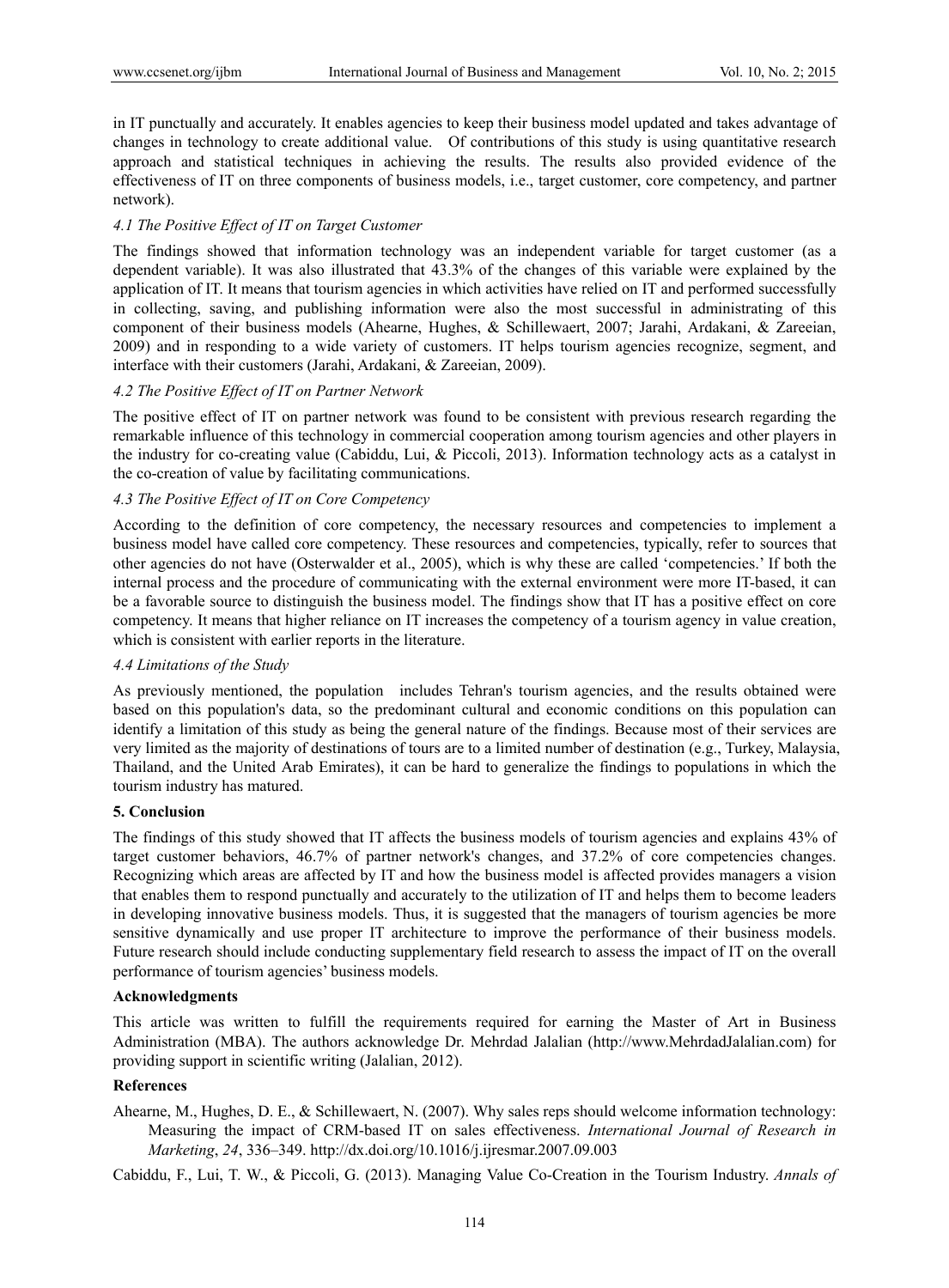*Tourism Research, 42*, 86–107. http://dx.doi.org/10.1016/j.annals.2013.01.001

- Cavalcante, S. ( 2013). Understanding the impact of technology on firms' business models. *European Journal of Innovation Management, 16*(3), 285–300. http:// dx.doi.org/10.1108/EJIM-10-2011-0085
- Chesbrough, H., & Rosenbloom, R. S. (2002). The role of the business model in capturing valuefrom innovation: evidence from Xerox Corporation's technology spin-off companies. *Industrial and Corporate Change, 11*(3). htpp://dx.doi.org/10.1093/icc/11.3.529
- Cohen, J. (1988). *Statistical power analysis for the behavioral sciences*. Hillsdale, NJ: Lawrance Erlbaum.
- Fornell, C., & Larcker, D. (1981). Evaluating Structural Equation Models with Unobservable Variables and Measurement Error. *Journal of Marketing Research, 18*, 39–50. http://dx.doi.org/10.2307/3151312
- Hanafizade, P., & Zare Ravasan, A. (2012). *The method of analyze of multilevel structures by Smart PLS*. Tehran: Termeh.
- Hanafizadeh, P., & Shafiei Nikabadi, M. (2011). Framework for Selection an Appropriate E-business Model in Managerial Holding Companies. *Journal of Enterprise Information Management, 24*(3). http://dx.doi.org/10.1108/17410391111122844
- Human, H. (2008). *Structural equation modeling by Lisrel*. Tehran: Samt.
- Jalalian, M. (2012). Writing an eye-catching and evocative abstract for a research article: A comprehensive and practical approach. *Electronic Physician, 4*(3), 520–524. Retrieved from http://www.ephysician.ir/2012/520-524.pdf
- Jalalian, M., & Danial H. A. (2012). Writing for academic journals: A general approach. *Electronic Physician, 4*(2), 474–476. Retrieved from http://www.ephysician.ir/2012/474-476.pdf
- Jarahi, A., & Zareeian. (2009). Assessing the Information Technology's role in Implementation of e-CRM. *Roshd Fanavari, 2*.
- Kandampully, J. (2006). The New Customer-Centered Business Model for the Hospitality Industry. *International Journal of Contemporary Hospitality Management*, 173–187. http://dx.doi.org/10.1108/09596110610658599
- Longley, D., & Shain, M. (1985). Dictionary of Information Technology. *Maemillan Press Lts, 2*.
- Namasivayam, K., & Siguaw, J. A. (2000). How wired are we? The selection and use of new technology in US hotels. *Cornell Hotel and Restaurant Administration Quarterly*, 40–48. http://dx.doi.org/10.1177/001088040004100606
- Nieuwenhuis, L. J. M., & Kijl, B. (2010). Business Model Engineering for a Wireless Tele rehabilitation Service, *Second International Conference on e-Health, Telemedicine, and Social Medicine.*
- Onggo, S., Soopramanien, D., & Pidd, M. (2006). A Dynamic Business Model for Component-based Simulation Software. *Proceedings of the Winter Simulation Conference.*
- Osterwalder, A., Pigneur, Y., & Tucci, C. L. (2005). Clarifying Business Models: Origins. *Communications of Association for Information System, 15*(16).
- Pateli, A. G., & Giaglis, G. M. (2003). A Framework for Understanding and Analyzing e-Business Model. 16*th Bled Commerce Conference, Bled, Slovenia.*
- Reuver, M., Stein, S., Hampe, F., & Bouwman, H. (2010). Towards a Service Platform and Business Model for Mobile Participation. *Ninth International Conference on Mobile Business/Ninth Global Mobility Roundtable.* http://dx.doi.org/10.1109/ICMB-GMR.2010.57
- Sainio, L. M., Saarenketo, S., Nummela, N., & Eriksson, T. (2011). Value Creation of an Internationalizing Entrepreneurial Firm the Business Model Perspective. *Journal of Small Business and Enterprise Development, 18*(3). http://dx.doi.org/10.1108/14626001111155709
- Stieglitz, S., Fuchß, C., & Lattemann, C. (2009). A Business Model for Mobile Ad-Hoc Communities. *IEEE Conference on Commerce and Enterprise Computing.* http://dx.doi.org/10.1109/CEC.2009.73